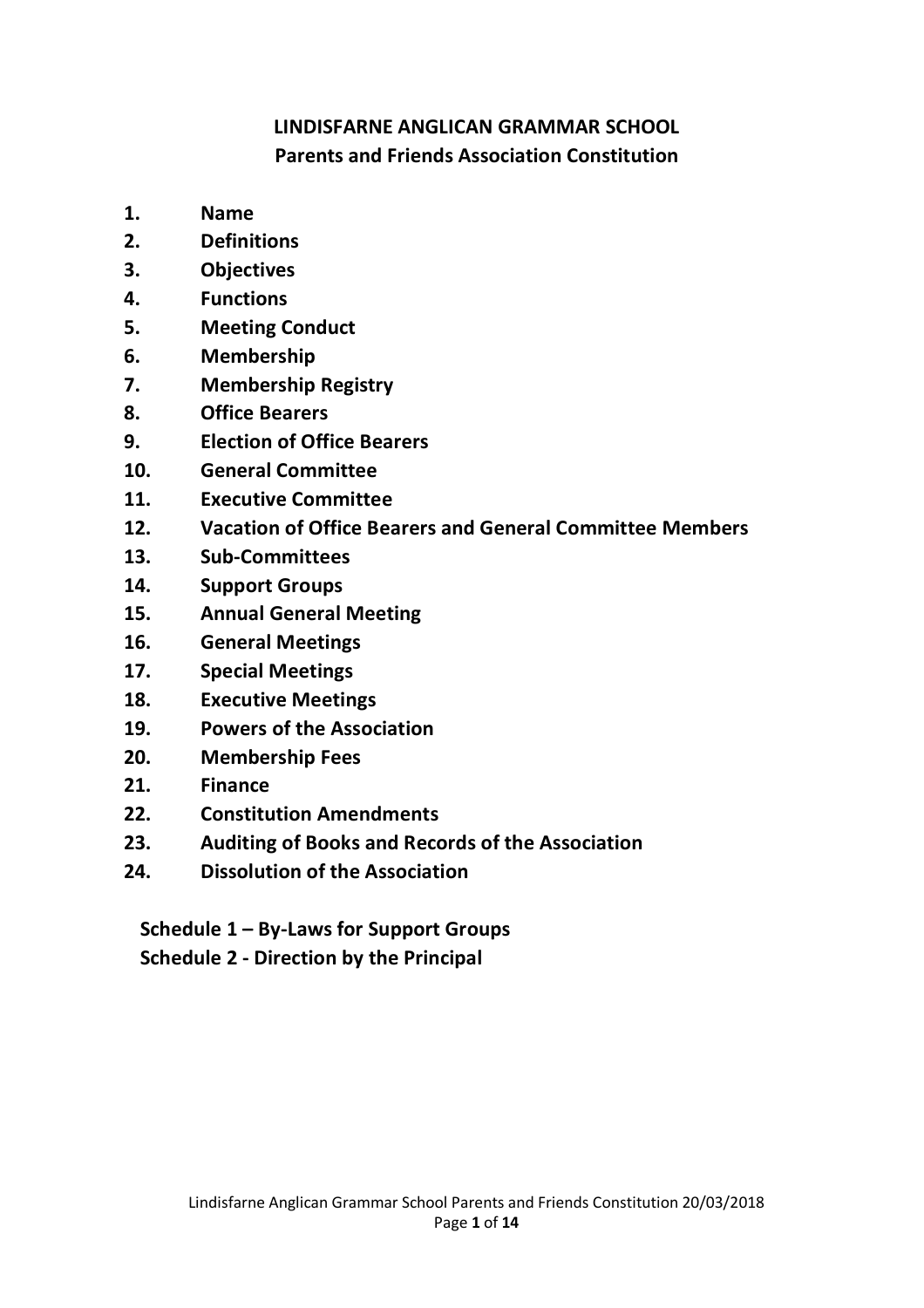### **1. Name**

Lindisfarne Anglican Grammar School Parents and Friends Association Incorporated. All reference to this Association shall be Lindisfarne Anglican Grammar School Parents and Friends Association. This document shall refer to this Association as "the Association".

## **2. Definitions**

- a) Member A member of the Association is any parent or caregiver of a present student. Any parent or care giver of a present student who does not wish to be a member of the Association, must request this in writing to the Secretary. Any person other than a member who supports the objectives of the Association is eligible to apply for membership by filling out a membership application and having it signed and seconded by two (2) Office Bearers and approved by the General Committee.
- b) Office Bearer An office bearer of the Association is someone holding one of the following positions: President, Vice President, Treasurer, Assistant Treasurer, Secretary or Public Officer.
- c) General Committee the General Committee will consist of up to 5 people voted to assist the Office Bearers in carrying out the objectives of the Association.
- d) Ex Officio The Ex Officio shall be the Principal or his/her nominee.
- e) Executive Committee The Executive Committee consists of all Office Bearers, the General Committee and the Ex Officio.
- f) Sub-Committee means any person elected or appointed to particular committees, e.g. canteen, uniform, support groups, to fulfil specific roles or tasks that are agreed as required as detailed in Chapter 11.
- g) Quorum consist of at least 5 Members of the General and Executive Committee.
- h) AGM Annual General Meeting.

### **3. Objectives**

- a) To support the objects of the School in delivering a high quality education program within a Christian context.
- b) To foster the interest of parents of present and past students, and other friends of the School in all school activities.
- c) To promote good fellowship between parents, friends, teachers and students alike, for the general well-being of the School community.
- d) To represent the School community on working parties and other groups where a Parent presence is requested.
- e) To foster and provide opportunities for community endeavours, including appropriate fundraising activities, for the furtherance of these objects and the welfare of the School community.
- f) Subject to first obtaining the approval of the Principal, provide and improve amenities, equipment, instruments and any other support services for the use or benefit of the students of the School or School community.
- g) To assist and support the School in all its activities.
- h) To provide a forum of communication between the members of the School community.
- i) To work with and support the Parent Coordinator for each class or year group.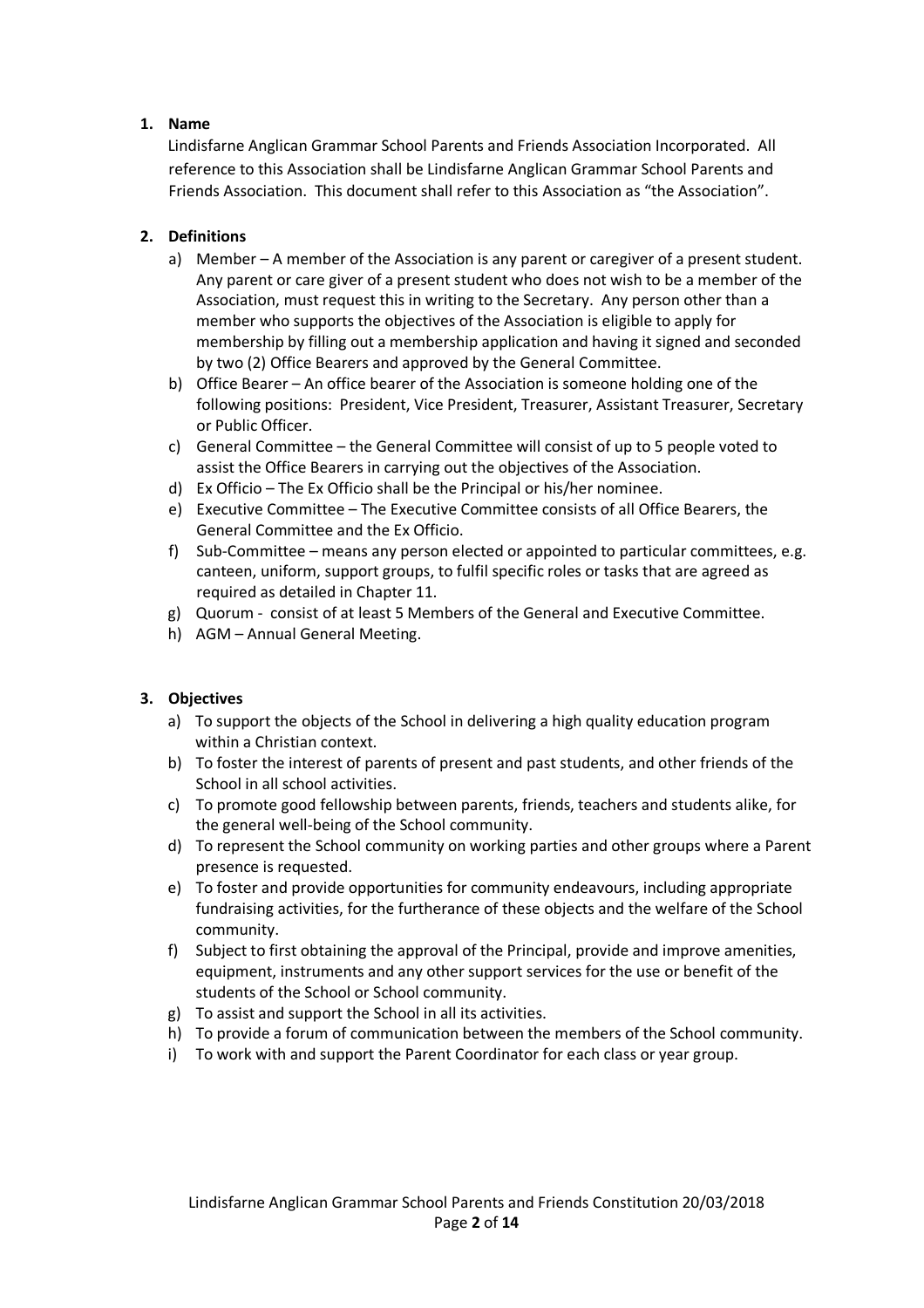### **4. Functions**

- a) To raise funds to provide facilities and equipment for the student community, while acknowledging the administration and control of the school is vested with the School Council.
- b) To contribute funds raised in consultation with the Principal in an equitable transparent process.
- c) To provide social activities for the Lindisfarne Community, specifically for raising goodwill and community spirit.
- d) The Association is responsible to the School Council, via the Ex-Officio, for all its activities and expenditures, and shall therefore report on the activities of the Association. The School Council and the Ex Officio shall have the power to veto any decision made by the Association.

### **5. Meeting Conduct**

- a) At every Annual General Meeting, Executive Meeting, General Meeting and Special meeting:
	- I. The President shall be Chairperson or in their absence the Vice President and in the absence of both, a Chairperson shall be nominated by resolution of a majority of the Members present at the meeting.
	- II. The Chairperson shall ensure that all meeting attendees conduct themselves in a manner consistent with the principles and ethos of Lindisfarne Anglican Grammar School. The Chairperson reserves the right at all times, to request an attendee to remove themselves in the event of inappropriate conduct.
	- III. Each member shall be entitled to one vote and in the case of a tied count of votes, the Ex Officio shall have a second or casting vote.
	- IV. Voting will be by a show of hands.
	- V. The Secretary shall record full and accurate minutes of all questions, matters, resolutions and other proceedings of every meeting. The minutes are to be available for inspection to any member of the Association within 14 days of the meeting. A copy of the minutes and Treasurer's report shall be sent to the school within 14 days of the meeting.

### **6. Membership**

- a) As per definition in Clause 2 (a).
- b) A Parent or caregiver may elect NOT to be a member of the Association by writing to the secretary to that effect, and may reapply for membership at any time by writing to the Secretary.
- c) A member's membership shall be deemed to cease on the date a member ceases to have a child enrolled at the School.
- d) The Executive Committee has the right to lapse any membership of a person who supports the Association, who is no longer actively involved in the Association.

### **7. Membership Registry**

- a) The Public Officer of the Association must establish and maintain a register of members of the Association, specifying by name, the postal/residential address of each person who is a member of the Association, together with the date on which the person became a member.
- b) The register of members must be kept in New South Wales at the Mahers Lane Campus of the School.

Lindisfarne Anglican Grammar School Parents and Friends Constitution 20/03/2018 Page **3** of **14**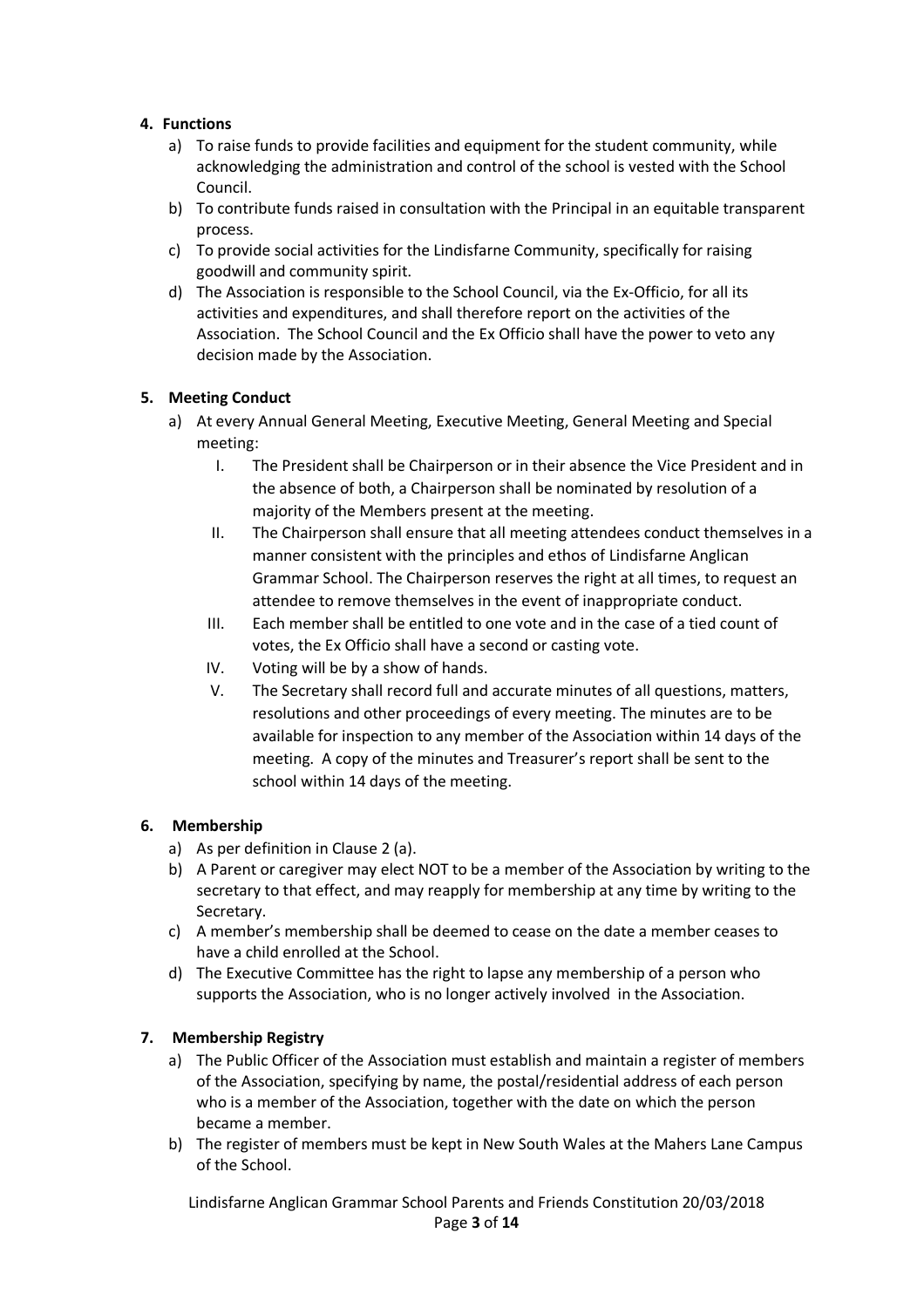- c) The register will be reviewed each semester by the Ex Officio and the Public Officer to ensure the register is accurate for viewing when required.
- d) The register of members must be open for inspection, for a nominal fee, by any member of the Association, in the company of the Public Officer and the Ex Officio.
- e) A member must not use information about a person obtained from the register to contact or send material to the person, other than for any purpose necessary to comply with a requirement of the Act or the Regulation.

### **8. Office Bearers**

- a) An Office Bearer must be a member.
- b) Each Office Bearer will hold office until the conclusion of the AGM following the date of the Office Bearer's election.
- c) The President shall preside over all meetings except as defined in Clause 5(a).
- d) The Secretary shall attend all meetings and keep a record of all business conducted. On relinquishing office, the Secretary shall hand over all records, correspondence and minutes held; these records including, both digital files and hard copies.
- e) The Treasurer shall report on the Association's financial status at all meetings, detailing all monies received and paid since the last meeting. On relinquishing office, the Treasurer shall hand over all records, including both digital files and hard copies. The Treasurer must also provide an audited copy of the previous financial year's accounts at the AGM.
- f) An Office Bearer shall not receive any remuneration or other material benefit by reason of their position in the Association.
- g) The position of President, Vice President, Secretary, Treasurer and Vice Treasurer may only be held by the same person for a period of three (3) consecutive years; if however, upon retirement at the end of those three (3) years, no nominations are received for a replacement for that position then the outgoing office bearer can be re-elected by members of the Association.

# **9. Election of Office Bearers**

- a) Nominations of candidates for election as Office Bearers of the Association must be made in writing with consent of the candidate and signed by two (2) members of the Association (which must be endorsed on the form of the nomination), and
- b) Must be delivered to the secretary of the Association at least fourteen (14) days before the date of the AGM at which the election is to take place.
- c) The Ex Officio will act as Chairperson during the AGM voting process. If the Ex Officio is not present, the members may nominate a member present.
- d) Elections for the committee shall be by a motion moved and seconded by a show of hands for those present at the AGM.
- e) A simple majority of those present is required to be elected for any position. Only those present will be eligible to vote and one vote from each person will be counted.
- f) If insufficient nominations are received to fill all vacancies for Office Bearers, the candidates nominated are taken to be elected and further nominations may be received at the AGM.
- g) If insufficient further nominations are received, any vacant positons remaining on the committee are taken to be vacant.
- h) If the number of nominations received is equal to the number of vacancies to be filled, the persons nominated are taken to be elected.
- i) If the number of nominations received exceeds the number of vacancies to be filled, the Chairperson shall conduct a secret ballot for each Office Bearer

Lindisfarne Anglican Grammar School Parents and Friends Constitution 20/03/2018 Page **4** of **14**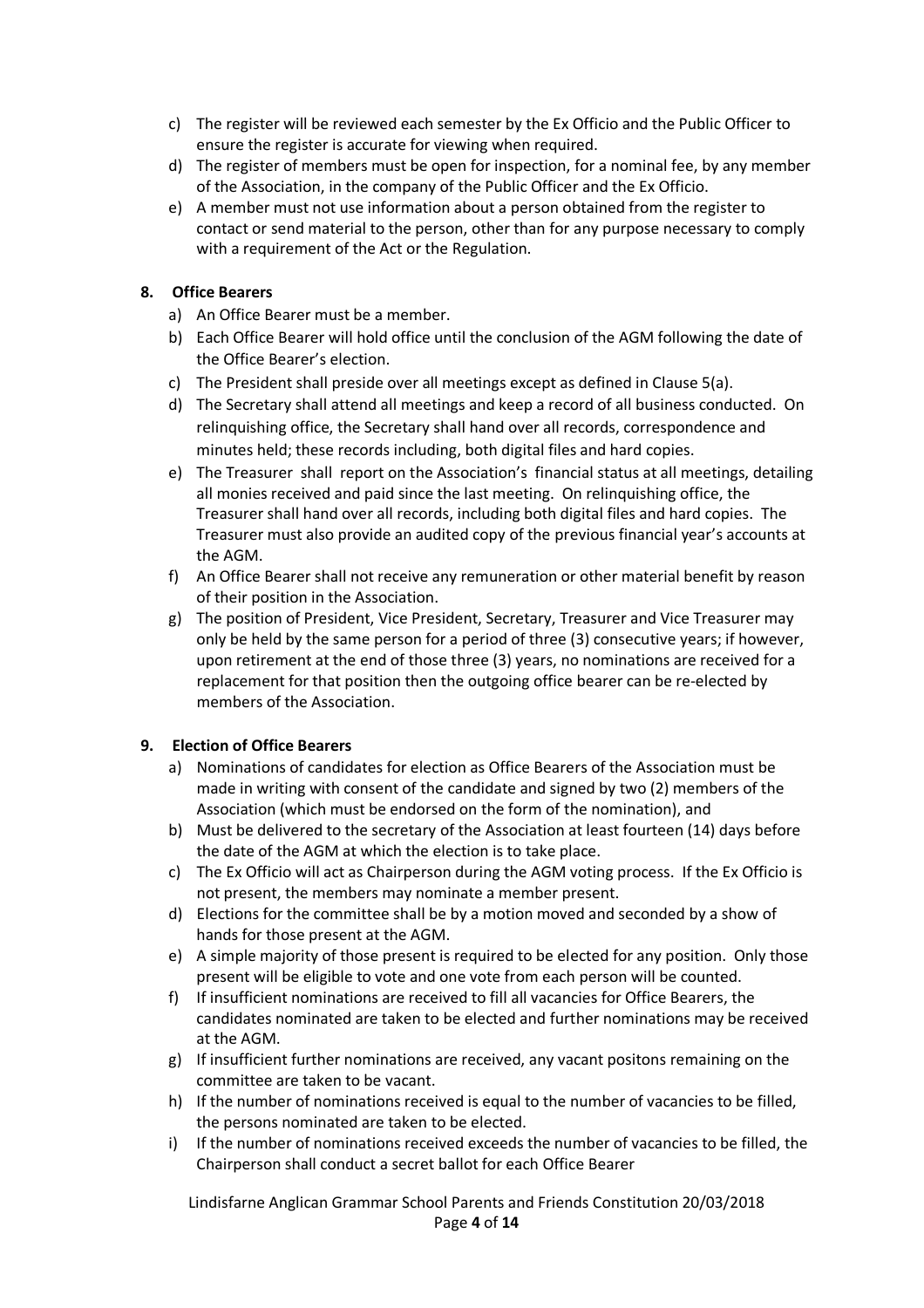j) Voting for the election of office-bearers is to be conducted at the AGM in such usual proper manner as the committee may direct.

### **General Committee**

- a) The General Committee shall comprise of up to five (5) members.
- b) These members will be elected at the AGM.
- c) If insufficient nominations are received for General Committee members, any vacant positons remaining are taken to be vacant.
- d) If the number of nominations received for General Committee members is equal to the number of vacancies to filled, the persons nominated are taken to be elected.
- e) If the number of nominations received for General Committee members exceeds the number of vacancies to be filled, the Chairman shall conduct a secret ballot.
- f) Voting for the election of General Committee members is to be conducted at the AGM in such usual proper manner as the committee may direct.

### **11. Executive Committee**

- a) The Executive Committee will comprise of all Office Bearers, all General Committee and the Ex Officio.
- b) An Office Bearer or General Committee member may be removed from office by resolution of the Association carried out at a properly convened General or Special Meeting, providing at least seven (7) days' notice has been given to members.
- c) All members of the Executive Committee excluding the Ex Officio will be the parent or caregiver nominated on the school enrolment form of a student enrolled at the School at the time of election subject to Clause 2a.
- d) Each member of the Executive Committee is, subject to this constitution, to hold office until the conclusion of the AGM following the date of the member's election.
- e) The Executive Committee must endeavour to work in conjunction with and subject to reasonable direction of the Principal from time to time.
- f) Without limiting Clause 11(e), the Executive Committee must comply with the By-Laws contained in Schedule 2, as they may be amended from time to time.
- g) The By-Laws contained in Schedule 2 may only be amended by the Executive Committee with the consent of the Principal.

### **12. Vacation of Office Bearers and General Committee Members**

- a) Any Executive member of the Association may resign as a member by giving 14 days notice in writing to the Secretary.
- b) Any casual vacancy of Office Bearers shall be filled by a General Committee Member or Executive Committee member at a General or Executive meeting. If the position remains unfilled then the position shall be filled by a ballot of the members of the Executive Committee, excluding the current Office Bearers.
- c) Any casual vacancy of Executive Committee members may be filled by a general member at a general or Executive meeting.
- d) If the date of resignation of an Executive Committee member is within three months of the Annual General Meeting then the Executive Committee may appoint members within the Executive Committee to fulfil Office Bearer roles and choose to wait until the next AGM. A casual vacancy arises where a member of the Executive Committee:
	- I. resigns from the Committee by notice in writing;
	- II. ceases to be a member of the Association;
	- III. is removed under Clauses of this Constitution;

Lindisfarne Anglican Grammar School Parents and Friends Constitution 20/03/2018 Page **5** of **14**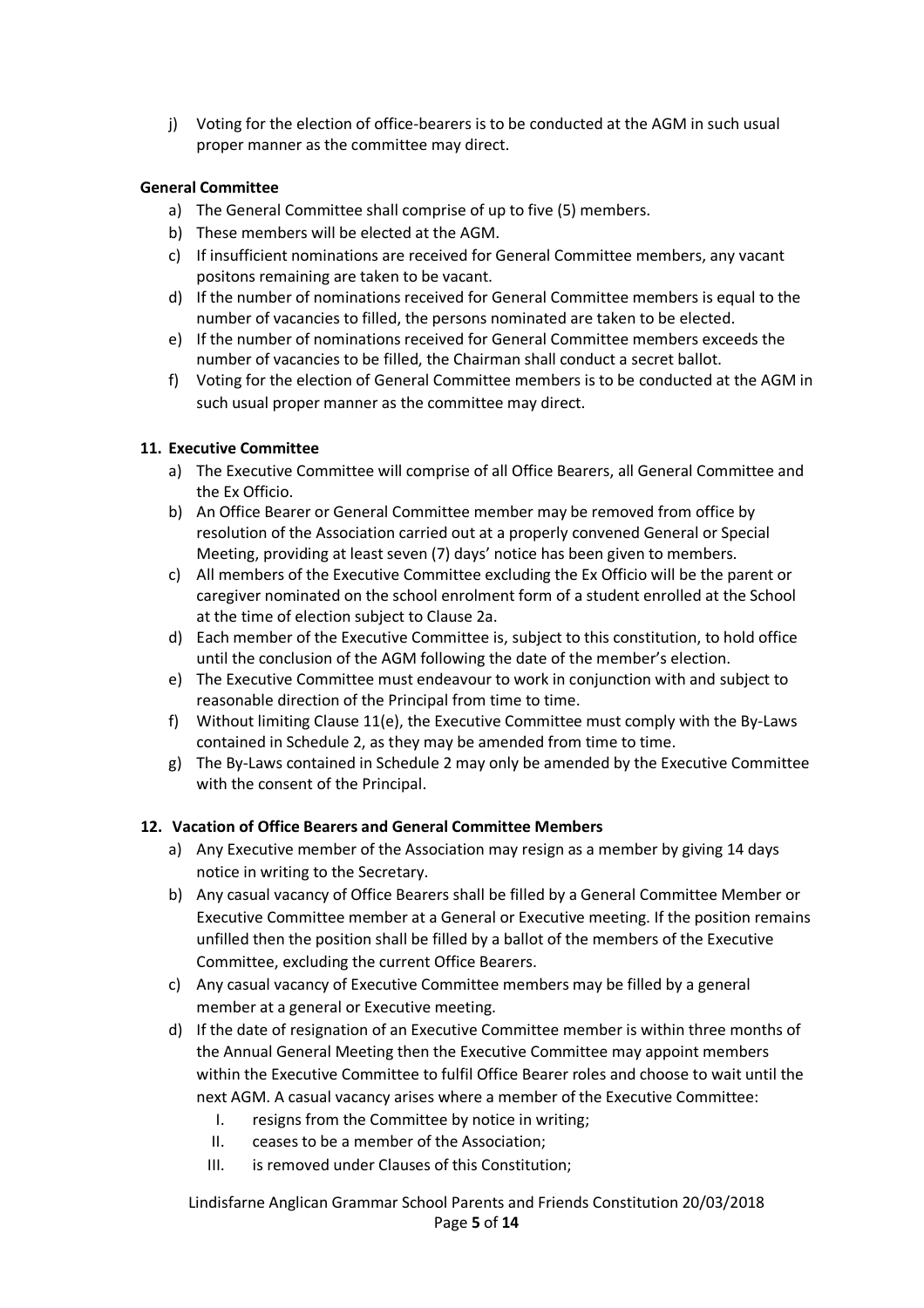- IV. has a continuing and long-term incapacity to fulfil the functions of the position; V. dies.
- e) In the case of resignation or removal of the Treasurer, the books and account before handover shall be audited, if determined necessary by the Executive Committee and the Ex Officio before handover to the newly appointed Treasurer.
- f) The Executive Committee of the Association may for any reason it considers necessary, terminate the membership of any member, but that member shall have the right to appeal to the Executive Committee regarding this decision within one month of receiving written notice of termination. Any dispute if not solved by the Executive committee will be convened to the next general meeting. The appeal shall be determined by the vote of the members present at the general meeting.

### **13. Sub-Committees**

- a) The Executive Committee may establish Sub-Committees and appointment members when it deems necessary to carry out specific functions on its behalf.
- b) These Sub-Committees are to report regularly to the Association when nominated and follow directions from the Association.
- c) The Association may dissolve a Sub-Committee at any time. Any funds raised or handled by a Sub-Committee shall be, for all purposes, funds of the Association, however Sub-Committees formed to raise funds for a purpose shall apply any funds raised to that purpose.
- d) Fundraising activities of Sub-Committees shall be subject to the same financial reporting as the Association.
- e) Each Sub-Committee shall choose from its Membership a chairperson, secretary and, if needed, a treasurer.

# **14. Support Groups**

- a) The Association shall promote and encourage the establishment of special interest groups within the membership of the Association to serve special educational, spiritual, cultural, social or sporting interests of the students or groups of students of the School, or to serve one or more of the objects of the Association.
- b) All Support Groups shall be governed by a committee which in turn shall be responsible to the Executive Committee.
- c) Support Group committees shall operate as Sub Committees of the Executive Committee and (except as noted in Clause 14(d)), be subjected to the By-Laws for Support Groups contained in Schedule 1 of the Constitution.
- d) Support Group By-Laws may only be amended by a General Meeting of members of the Association.

# **15. Annual General Meeting (AGM)**

- a) The AGM shall be held once each year approximately twelve months from the date of the previous AGM in the first four months of the year (generally April) on a date to be decided by the Executive Committee.
- b) Members shall be given at least 14 days notice of such a meeting by Lindisfarne's usual channel of notification.
- c) The meeting may be held on the same date as a General Meeting, however, the AGM must precede the General Meeting.

Lindisfarne Anglican Grammar School Parents and Friends Constitution 20/03/2018 Page **6** of **14**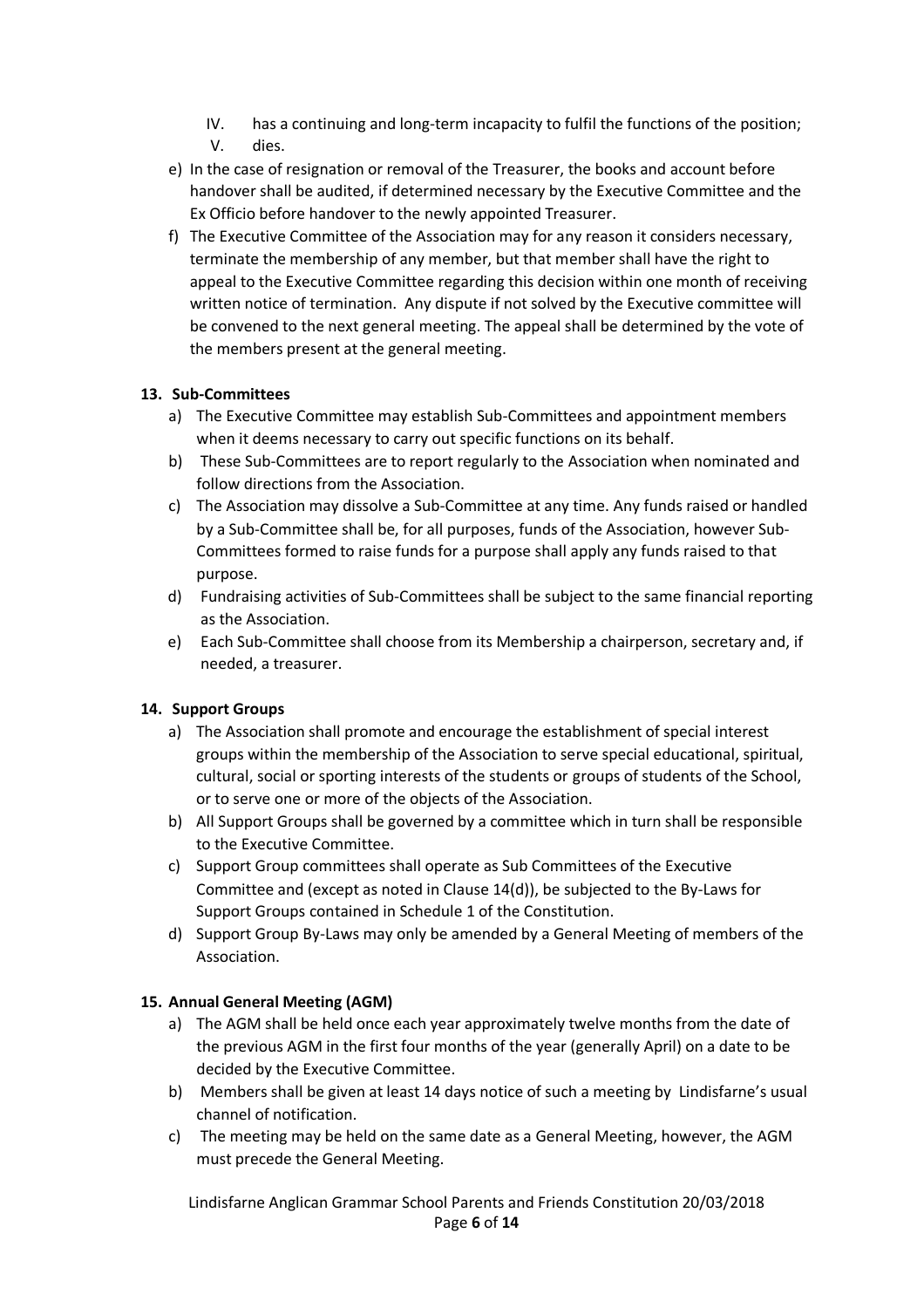- d) At this meeting, all Office Bearers and other positions will become vacant and then be filled by nomination and where necessary, by a ballot of members.
- e) All nominees shall be members of the Association and eligible to hold office in accordance with this Constitution.
- f) The business to be transacted at every Annual General Meeting shall include:
	- I. The tabling and accepting of the minutes of the previous Annual General Meeting.
	- II. Business arising from the minutes.
	- III. The presentation of the President's Report.
	- IV. The presentation of the Principal's Report.
	- V. The presentation of the Treasurer's Report that shall include the Audited Financial Reports of the books and accounts of the Association for the preceding financial year, including all Sub-Committees.
	- VI. Ex Officio will take the chair and declare all positions vacant.
	- VII. The election of Members of the Executive and Office Bearers.
	- VIII. The appointment of an auditor as nominated by the School.
	- IX. Vote on whether to introduce or change membership fees to the Association to people not automatically eligible for membership.
	- X. Vote on recommendation to School Council with regard to Parents and Friends contribution, levied on school fees accounts per family per term.
- g) Minutes to be taken and distributed to Executive committee members and made available to the members. Minutes must also be sent to the School within 14days of the AGM.

### **16. General Meetings**

- a) Up to six general member meetings will be scheduled every alternate month. Dates should be published well in advance. Meeting calendarshall be decided at an Executive meeting and published to members.
- b) Every member shall be entitled to attend and vote at any General Meeting.
- c) Each question shall be decided by a majority of votes of the members present. At any meeting, a declaration by the Chair that a resolution has been carried, carried by a particular majority, lost, or not carried by a particular majority shall be conclusive.
- d) The Principal of Lindisfarne Anglican Grammar School and the Heads of Sub-School are invited to regularly attend General Meetings or nominate a delegate to attend in their place. Staff are also invited to attend however have no vote unless acting as a Member.
- e) All funding requests shall be delivered to the Secretary seven (7) days prior to the General Meeting. Any Member wishing to table submissions at the General Meeting must also be delivered to the Secretary seven (7) days prior to the General Meeting.
- f) The order of business of any ordinary General Meeting shall be:
	- I. Names of those present and apologies
	- II. Introduce guest speaker as scheduled
	- III. Minutes of the previous General Meeting
	- IV. Business Arising from minutes
	- V. Correspondence
	- VI. Treasurer's report
	- VII. Principal's Report
	- VIII. Relevant Sub-Committee reports and updates
		- IX. Agenda items and General Business

Lindisfarne Anglican Grammar School Parents and Friends Constitution 20/03/2018 Page **7** of **14**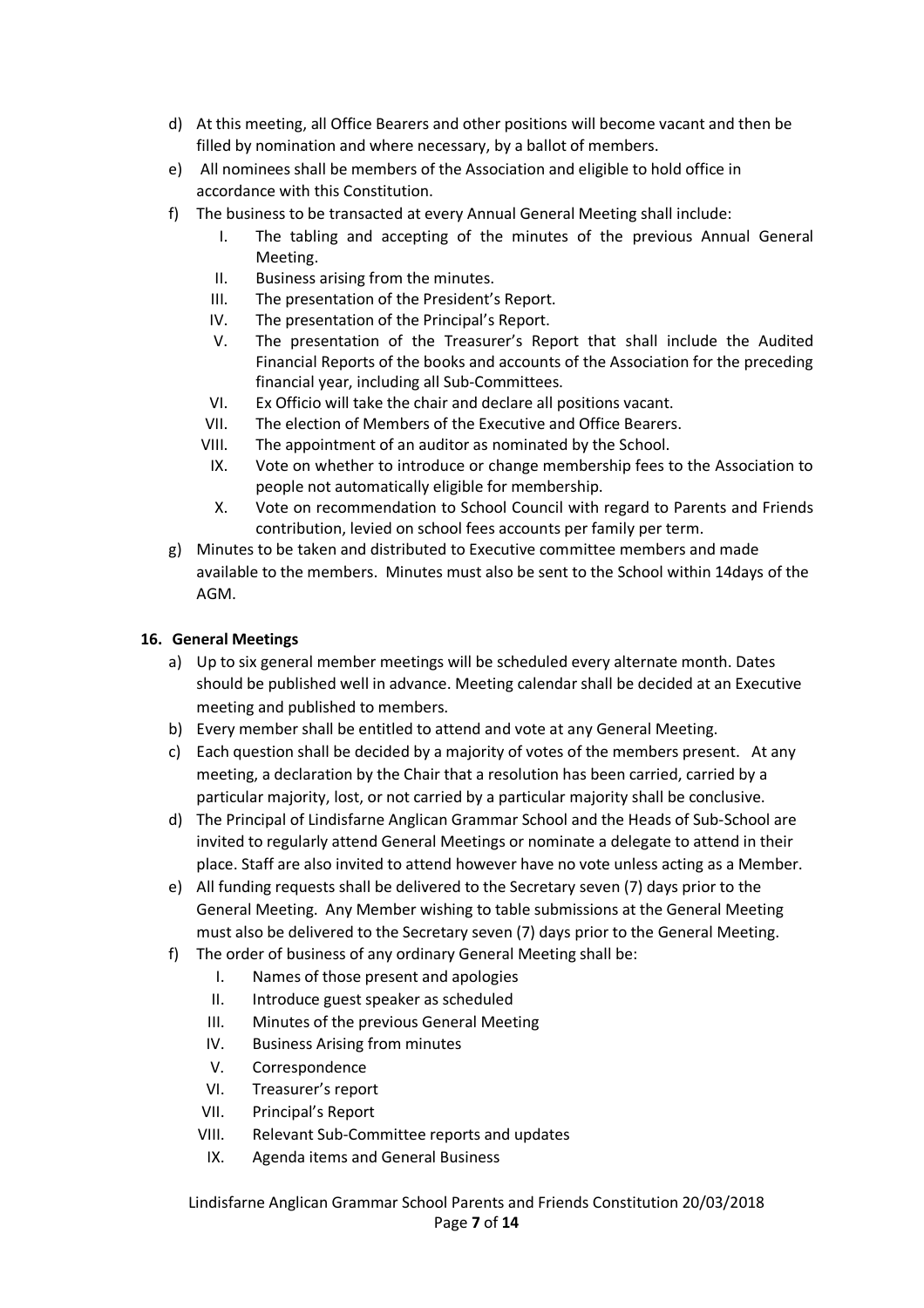- X. Table and discuss any funding requests or Member submissions to be voted on at the following Executive Meeting
- XI. Date of next meeting and time
- g) Minutes to be taken and distributed to Executive committee members and made available to the members.

# **17. Special Meetings**

- a) A Special Meeting may be held for a specific purpose. It is to be called by the President or Secretary at any time OR by special written request of five Executive members or not less than 15 general members; clearly stating the purpose for which the meeting has been requested.
- b) The Special Meeting shall be held within one month of the date the Secretary receives the request or is given the authority. Members shall be given at least seven days notice of the Meeting and be notified of the business to be conducted at the Meeting.
- c) The order of business at a special general meeting shall be:
	- I. Names of those present and apologies
	- II. Dealing with the business for which the meeting has been convened.
- d) Minutes to be taken and distributed to Executive committee members and made available to the members.

# **18. Executive Meetings**

- a) The Executive shall meet separately from the General Meeting in the alternate month to the General Meeting, not less than three times per year, at such times and at such places as the Executive or the President shall decide.
- b) The Executive committee shall meet to attend to matters delegated to it from the General Meeting or Executive Meetings or to consider matters brought by General Members of the Association or any delegate of Lindisfarne Anglican Grammar School.
- c) Except as otherwise provided by this Constitution and subject to resolutions of the Members of the Association carried at any Annual or General Meeting the Executive shall:
	- I. Manage the administration of the affairs, including the property and funds of the Association;
	- II. Interpret and apply the Constitution with regard to any matter concerning the activities of the Association;
	- III. Formulate by-laws for adoption, repeal or amendment by the General Meeting of the Association, designed to promote the good governance and management of the Association;
- d) Decisions taken at meetings of the Executive shall be tabled at the next General Meeting for ratification or reporting purposes.
- e) The order of business of any executive Meeting shall be:
	- I. Names of those present and apologies
	- II. Minutes of the previous Executive Meeting
	- III. Business Arising from minutes
	- IV. Treasurer's report
	- V. Relevant Sub-Committee reports and updates
	- VI. Agenda items and General Business
	- VII. Date of next meeting and time

Lindisfarne Anglican Grammar School Parents and Friends Constitution 20/03/2018 Page **8** of **14**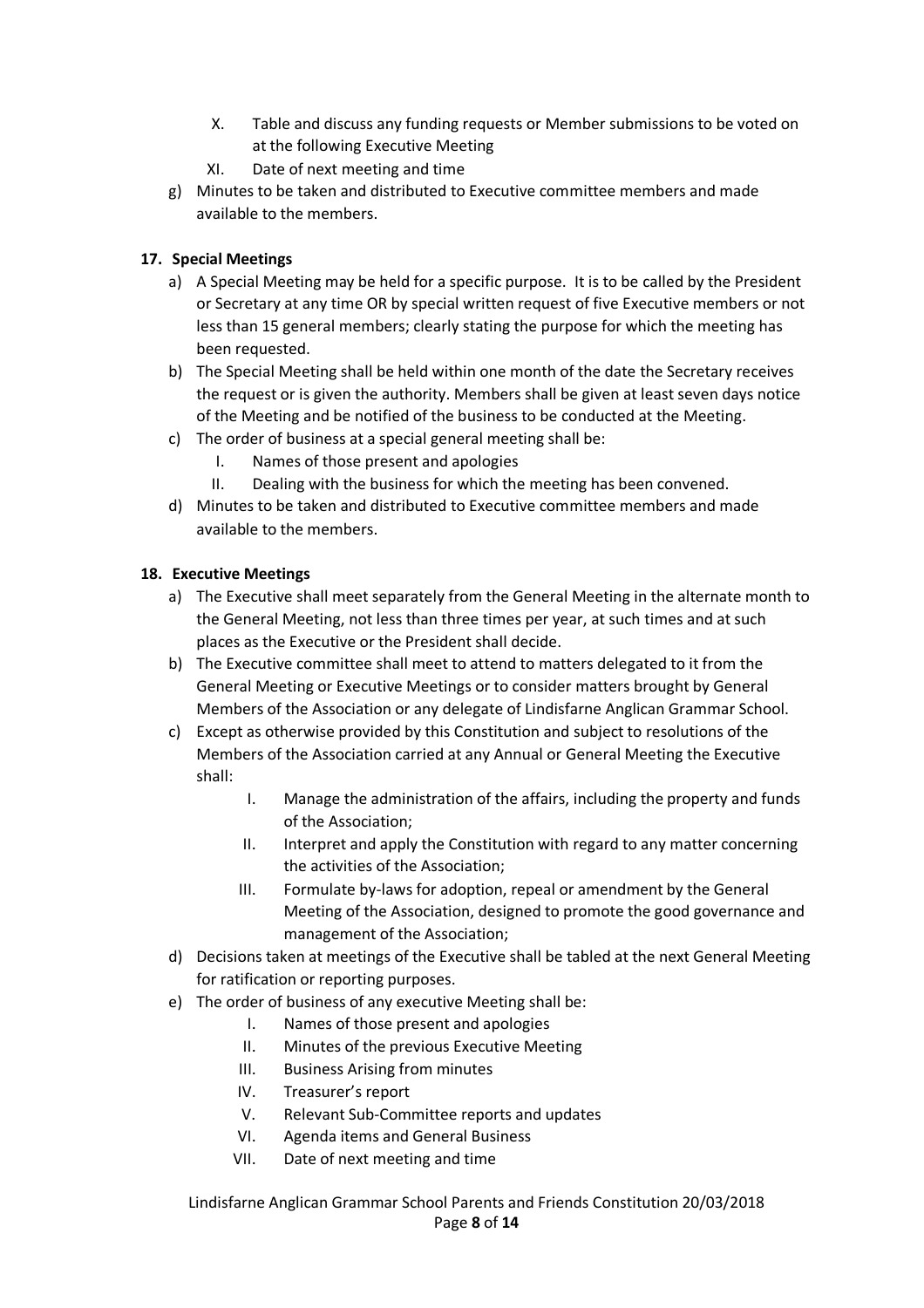f) Minutes to be taken and distributed to Executive committee members and made available to the members.

### **19. Powers of the Association**

- a) The members of the Association may do all things necessary or convenient for carrying out its objectives, but subject to its ability to give such security for the discharge of the liabilities incurred by the Association, as the Association sees fit. These include but are not limited to:
	- I. Being responsible for the planning, management and organisation of the Association's affairs.
	- II. Holding regular general meetings that are open to all members, the Principal and staff.
	- III. Establishing such Sub-Committees as they may determine to give effect to the aims of the Association.
	- IV. Providing for the election or appointment of members to any such Sub-Committee and for the terms or reference for conduct and operation thereof.
	- V. Providing for the election or appointment of officers, including definition of duties, responsibilities and authority.
	- VI. Raising funds and holding community events in accordance with the aims of the Association.
- b) Members of the Association may by ordinary or special resolution exercise any power authorised by the Constitution subject to the provisions of the Law
- c) A resolution of the Executive shall have full force and effect subject to a later resolution of the members at the AGM or in a Special Meeting which would have effect of amending or rescinding the resolution of the Executive.
- d) In the event of any dispute or uncertainty as to the meaning or intent of any clause in this Constitution, the matter shall be referred to the Public Officer of the Association for interpretation.
- e) If, for any reason, any Member of the Association believes that the Executive Committee is in breach of this Constitution, guidance from the School Council Chair may be sought.

### **20. Membership Fees**

- a) At each AGM there shall be a vote on whether membership fees shall apply for anyone seeking membership to the Association.
- b) P and F contribution to be decided as per Clause 15(f)X.

### **21. Finance**

- a) With transparency in mind, the Executive Committee will ensure the assets and income of the Association shall be applied solely to further the Objectives and Functions of the Association.
- b) No part of the assets and income shall be distributed directly or indirectly to the members of the Association except as bona fide compensation for services rendered or expenses incurred on behalf of the Association.
- c) The financial year of the Association shall conclude on the 31st day of December in each year, or such other date as determined by the School.
- d) The funds of the Association shall be deposited in a bank in the name of the Association. Any two of the following, President, Vice President, Secretary, Treasurer or Vice Treasurer or any other such members of the Executive as specifically appointed are required to endorse any cheques or electronic fund transfers drawn on the Association bank account.

Lindisfarne Anglican Grammar School Parents and Friends Constitution 20/03/2018 Page **9** of **14**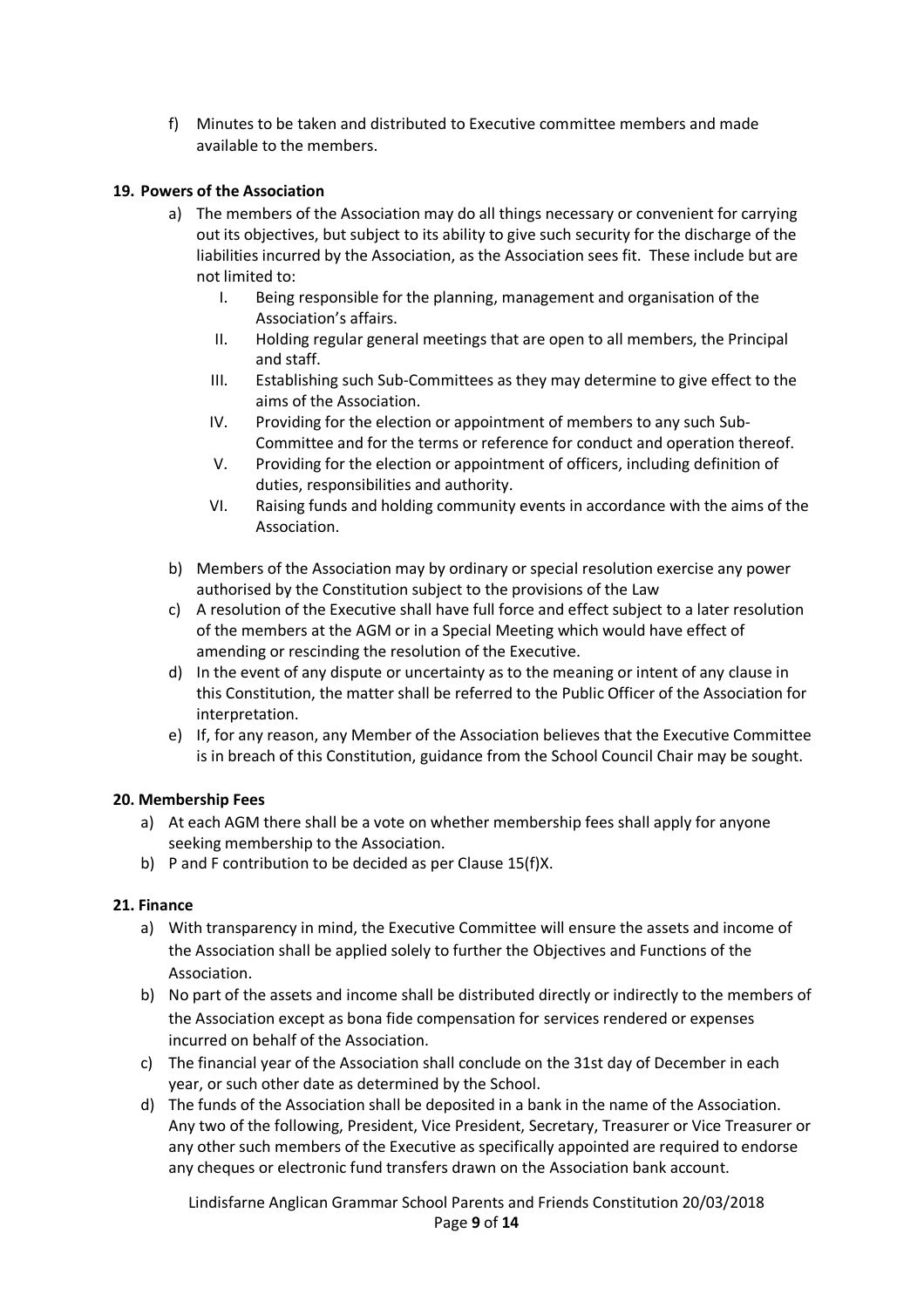- e) Any signatory who resigns or does not re-stand for an Executive Committee position, must have their signature removed as an authorised operator immediately. Under no circumstances shall the signatories sign blank cheques.
- f) The funds of the Association shall be vested in the Executive Committee, which shall have power, subject to this constitution and to any direction of a General Meeting of the Association, to use and apply such funds in furtherance of the objective of the Association.
- g) Upon relinquishing office, the Treasurer shall hand over all records to the incoming Treasurer.

### **22. Constitution Amendments**

a) Alterations to this Constitution must be proposed and passed by a majority vote at an AGM or a Special Meeting convened for that purpose in accordance with Clause 17(a) of this Constitution.

### **23. Auditing of Books and Records of the Association**

- a) As soon as practicable after the end of the financial year the Treasurer shall prepare a statement containing the particulars of:
	- I. The income and expenditure for the financial year just ended, and
	- II. The assets and liabilities at the close of the financial year.
- b) The Public Officer shall be responsible for lodging any annual returns as required by the relevant government body within 30 days of the Annual General Meeting or as required by law.

#### **24. Dissolution of the Association**

- a) the Association is automatically dissolved if the School closes.
- b) Members can decide at a Special General Meeting to wind up the Association voluntarily only if it is solvent. This means that the Association must be able to pay all of it debts and liabilities.
- c) In the event of the winding up, all monies and assets of the Association shall be handed over to the School Council, for the provision of programs and facilities for students of the School. If the School closes or is amalgamated, all monies and assets of the Association shall be handed to the Corporate Trustees of the Diocese of Grafton, for the use of the Anglican Schools of the Diocese.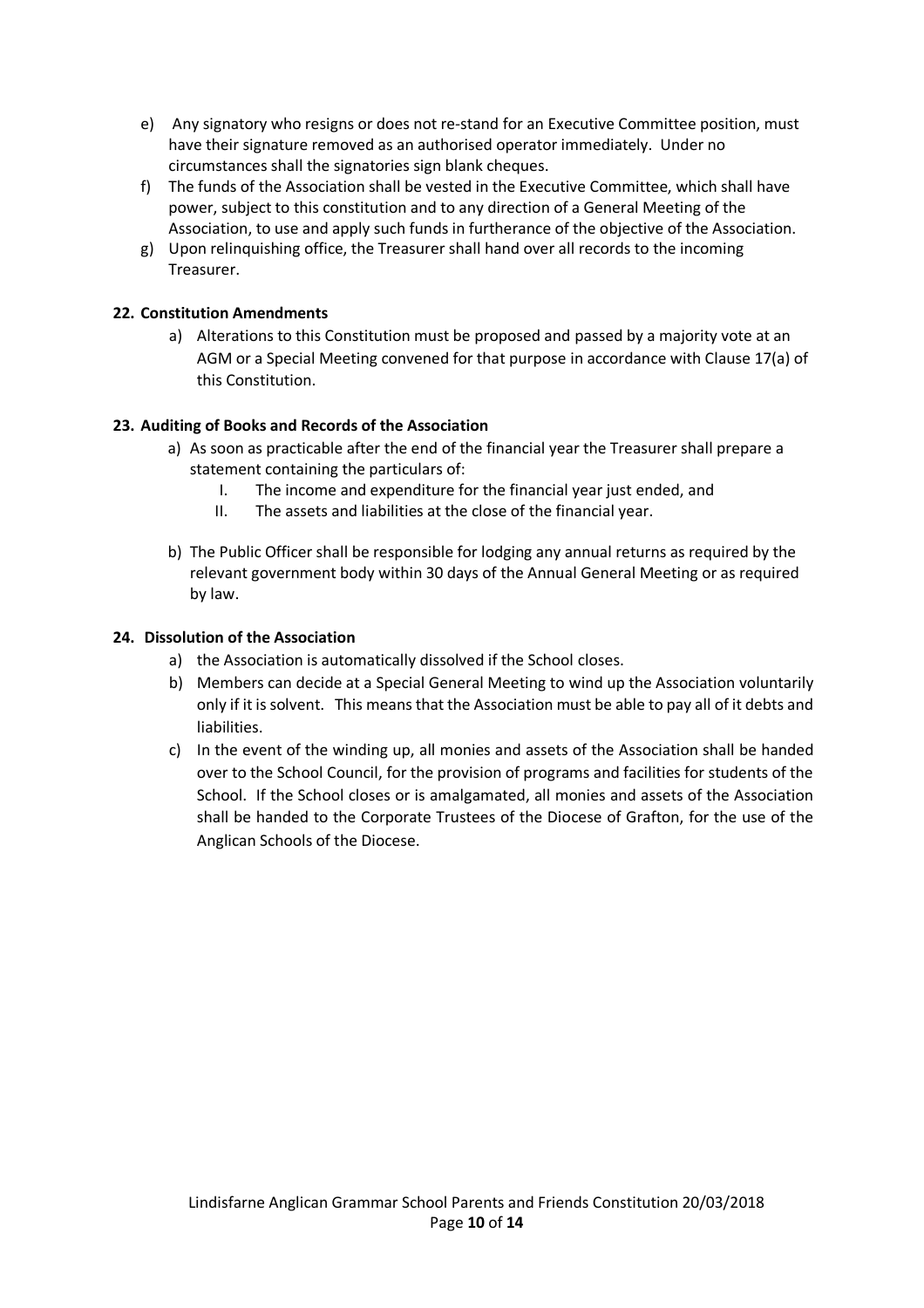### **SCHEDULE 1 - BY-LAWS FOR SUPPORT GROUPS**

(which operate as sub-committees of the Lindisfarne Anglican Grammar School Parents and Friends Association ("the Association"))

- 1. The name of the Group shall be **Example 20** [Activity name] SUPPORT GROUP (hereinafter referred to as The Support Group).
- 2. The Principal in consultation with the Executive Committee of the Association shall first authorise the establishment of each support group.
- 3. The Support Group shall comprise members of the Association who are interested in the promotion of [Activity] at the School. The Support Group shall be a subcommittee of the Association and shall act in support of its objects.
- 4. Position Descriptions for executive officers of a support group, approved by the Principal, are to be complied with.
- 5. The purposes of the Support Group shall be:
	- a. to help ensure that all students of the School interested in [Activity] will have the opportunity to gain appropriate participation, tuition and encouragement in the activity.
	- b. to assist the School in ensuring that student efforts are supported by the full and effective use of the facilities provided by the School.
	- c. to assist the coordinated efforts of the students, staff, coaches and voluntary helpers to achieve successful competition of [Activity] within the School activities.
	- d. to assist the teacher-in-charge to carry out his/her responsibilities and in particular those responsibilities referred to in Clause 16.1.
	- e. to appoint subcommittees to organise any such activities which, in the opinion of the Support Group and the Principal, will promote the development of [Activity] within the School.
	- f. to raise funds on behalf of [Activity] (and in the case of major fund raising in consultation with the Association) by various means approved by the Principal.
	- g. for a member of the Support Group executive to submit a report back to P&F general meetings and be available to attend P&F general meetings when requested.
- 6. Once sanctioned by the Executive Committee of the Association and the Principal, all funds resulting from approved fund raising activities shall be applied towards the advancement of [Activity] within the School PROVIDED THAT prior to spending any sum of money, above an amount agreed from time to time between the Principal and the Executive Committee of the Association, on School equipment or facilities, the Support Group committee must first obtain the approval of the Principal both as to application and timing. The Executive Committee of the Association shall at all times be responsible to the Principal for the activities of the Support Group, and shall assist, cooperate or intervene with the Support Group to ensure school policies are adhered to.
- 7. Funds raised will be managed by the Support Group Treasurer, reporting to the Association Treasurer, in consultation with the Principal.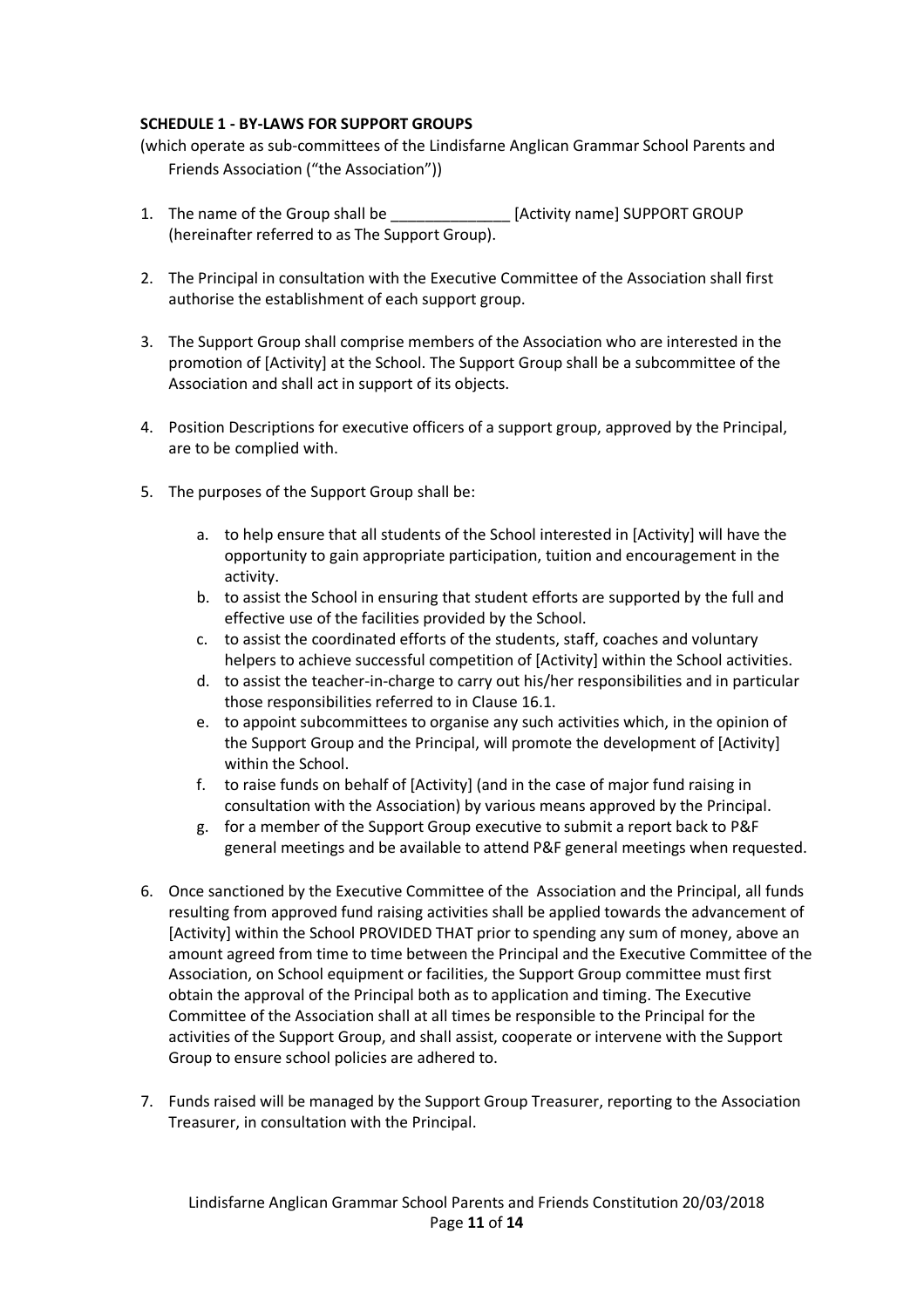- 8. The Support Group Committee shall consist of a president, a vice president, secretary and treasurer as an Executive and up to five (5) general members of the Committee. The Principal (or their nominee), teacher-in-charge, the President of the Association (or their nominee) shall be ex-officio members of the Committee. A quorum shall consist of five members, one of whom must be the president or vice president. All support group meetings must be attended by either the teacher in charge or Principal (or his/her nominee).
- 9. There shall be at least three general meetings in each year. General meetings can also be called by a minimum of four members in writing.
- 10. An annual general meeting of the members of the Support Group is to be held within eight (8) weeks following the conclusion of the season/period of activity for [Activity], or in February if the activity is not seasonal. The president and teacher-in-charge shall present their reports. A quorum at annual general meetings shall be five members.
- 11. At each annual general meeting:
	- a. the President, the Vice-President, Treasurer and Secretary shall retire from their offices. An election for these positions will be held, and unless the meeting shall otherwise resolve no person shall serve more than two (2) consecutive terms in the same office. The outgoing members of the committee shall be deemed to have vacated their respective offices at the commencement of the election.
- 12. If the annual general meeting so resolves, the number of members serving on the Committee for the ensuing year may be increased.
- 13. The Committee shall have power to co-opt and to fill its casual vacancies.
- 14. The Support Group shall by resolution carried by 75% of the members present and voting at a general meeting have power to remove any member of the Committee from office provided the member shall have been given 14 days notice of the motion for his or her removal. The Principal in consultation with the Executive Committee shall have power to remove a member from office of the Support Group Committee where that member is acting in a manner inconsistent with the aims and objects of the School and/or the Association.
- 15. It is the function of the Support Group Committee to carry out on behalf of the Support Group the purposes set out in Clause 5.
- 16. A statement of income and expenditure of the support group is to be provided to the P&F Treasurer on request and at the end of each financial year.
	- a. Subject to Clause 5 of these By-Laws:
		- i. The teacher-in-charge shall have responsibilities to recommend to the Principal:-
			- the appointment of the [Activity] captain;
			- the appointment of coaches/tutors;
			- the purchase, replacement and maintenance of assets which are the property of the School;

Lindisfarne Anglican Grammar School Parents and Friends Constitution 20/03/2018 Page **12** of **14**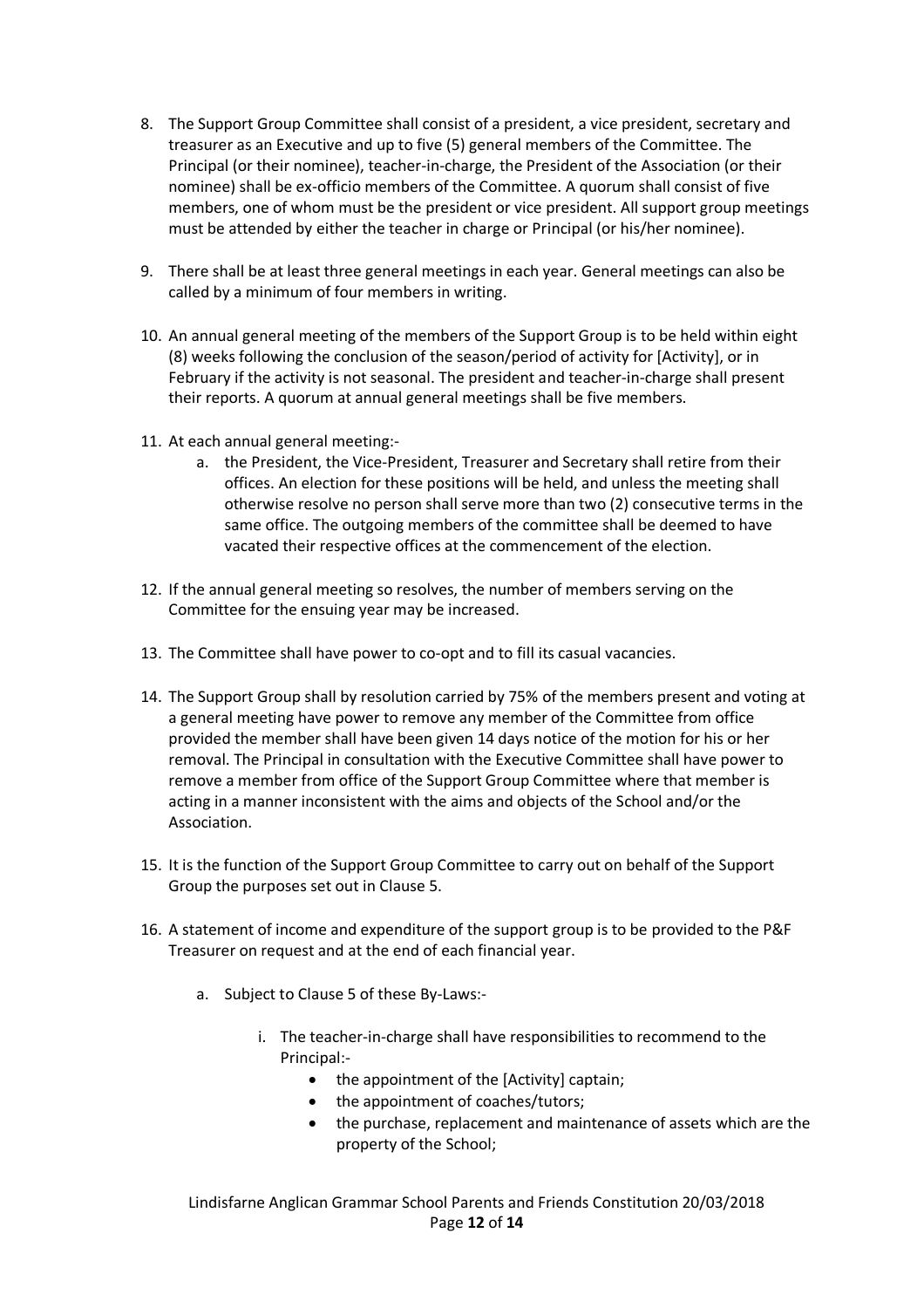- the review of existing facilities on an ongoing basis to prepare a comprehensive long-range program for the development of the[Activity] for the benefit of the [Activity] at the School;
- the entry of school teams and representatives for competitions, and it shall be the duty of the Committee to ensure that the teacher-incharge is given adequate assistance when required, to discharge these responsibilities.
- ii. The Support Group Committee shall have the responsibility of:
	- assisting the School in developing, in consultation with the teacher-in-charge, the medium to long term direction of support to the [Activity];
	- social and fund-raising programs for the [Activity] season;
	- assisting the teacher-in-charge by providing manpower and logistic support beyond school resources for the various [Activity] activities.
- 17. Minutes of the meetings of the Committee shall be promptly circulated to members of the Committee and confirmed minutes be circulated promptly to the Principal and secretary of the Association.
- 18. These By-Laws may only be amended by a general meeting of members of the Association.
- 19. These By-Laws shall be read subject to the rules of the Association.
- 20. In these By-Laws, the term "teacher-in-charge" shall mean the person or persons for the time being appointed by the Principal to have responsibility for [Activity].
- 21. The Association at a general meeting of members may wind up a support group on the grounds of insufficient interest from the students in that activity.
- 22. In the event of a voluntary or P&F Association initiated wind-up of the Support Group all residual assets of the Support Group will become the property of the Association to be applied to purposes approved by the Principal. The Support Group Committee shall report regularly to the Association on its activities. This may be either in a formal report or by a Support Group representative attending a meeting of the Executive committee or a general meeting of the Association to present a written or verbal report.
- 23. The Support Group Committee shall report regularly to the Association on its activities. This may be either in a formal report or by a Support Group representative attending a meeting of the Executive Committee or a general meeting of the Association to present a written or verbal report.